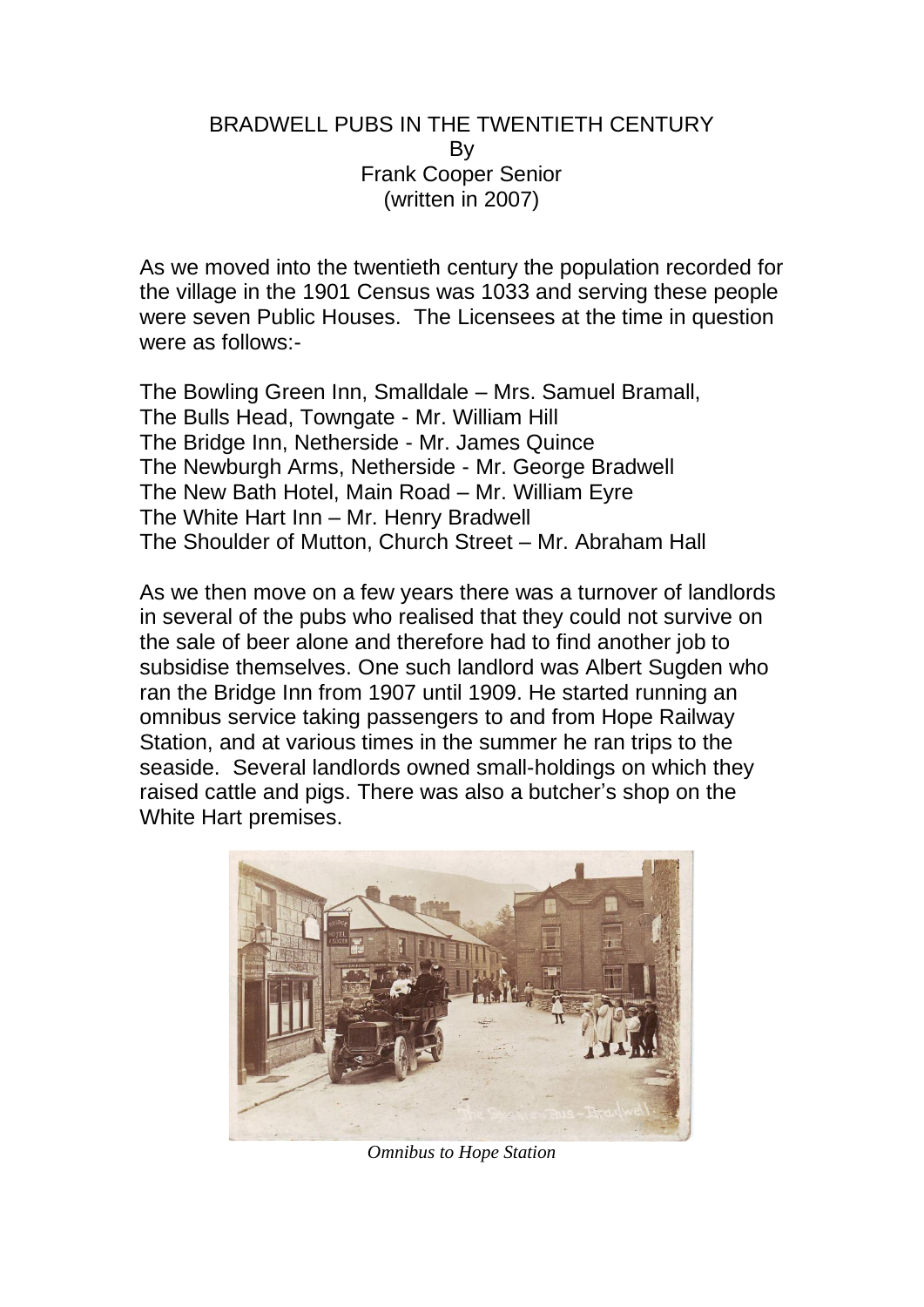With the start of the 1<sup>st</sup> World War many of the young men in the village left to fight in foreign countries. Landlords during this troubled time were – Henry Higgs at the New Bath, Mrs. Florence Caterer at the Newburgh Arms, Mr. Bernard Bellamy at the Bull's Head, Mr. William Shaw at the Bowling Green, Jane Hucknall Lomas at the Shoulder of Mutton and James Henry Knowles at the White Hart.

#### The Bridge Inn

Alfred Lessons became the landlord of the Bridge Inn in 1909 and two years later in October 1911 the premises came up for sale. The prospectus for the sale noted good stabling accommodation and excellent facilities for the establishment of a motor omnibus service to and from Hope railway station. The purchasers were Messrs. Chambers & Co. Ltd., Brewers of Sheffield. Alfred Lessens was then offered a 10 year lease that was due to expire on Lady Day (25<sup>th</sup> March) 1921. The offer was based on a nominal rent of £13 per annum granted in consideration of the large original expenditure made by Alfred on moving into the pub. But he was also expected to pay all outgoings and for repairs. By 1915 Alfred Lessons had moved on and George Downes succeeded him but only for a very short time as Frederick Storey was the landlord in 1916 when, according to a report in the local paper sometime in 1916, the Bridge had a problem with rats. It is reported that on the instruction of the magistrates the police had objected to the renewal of the license on the ground of redundancy. Constable Wilson stated this was a fully licensed public house and that it was in a dilapidated condition. The house was overrun with rats and was not fit for use as a public house. Within 200 yards there were 4 other licensed houses and the Bridge Inn was not required for the needs of the district and in its present condition it was the worst public house in Bradwell. The population at the time was 1325 and all together there were seven public houses, an average of one pub for every 189 people. When asked about the situation Mr. Chambers of Chambers & Co. the owners said this was the only public house in Bradwell which was owned by the firm and for that reason alone they were prepared to let it go for compensation. The trade was good for a country house but it was too far to carry out stuff (presumably beer etc) from Rotherham. He agreed there were too many public houses in Bradwell for present day trade. The house was referred for compensation and the license was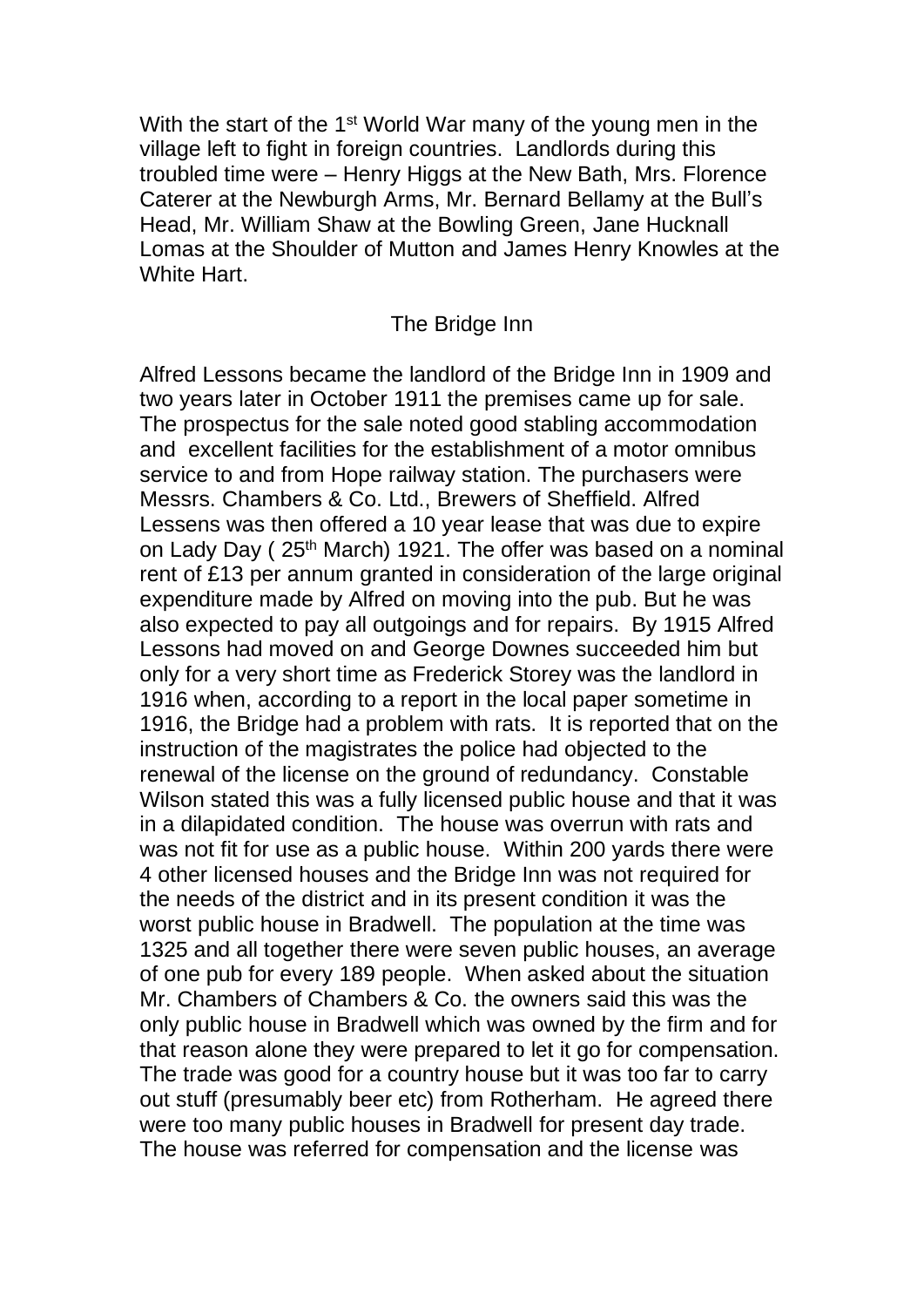granted a temporary renewal but the Bridge Inn was finally closed in late 1916.



*The Bridge Inn*

The Newburgh Arms

Also for sale on the same day as the Bridge Inn (October 1911) was the fully licensed premises known as the Newburgh Arms and the adjoining land All these sub-lots were owned by the Newburgh Arms and there was a sitting tenant. She was Mrs. Florence Caterer who was also the licensee of the pub. She was paying the rent for not only the Newburgh Arms itself but also the adjoining land that included Townend Meadow, Bramwell Croft, Salt Sich, Mesne Yard and Birchin Leach at an inclusive rent of £50-5s-0p per annum. Emma and Alfred Middleton sub-rented the buildings in this plot on a Lady Day yearly tenancy of £2-0-00 and Mrs. Mary Walker paid a quarterly tenancy for the garden it contained at a cost of 6s per annum. Although Mrs. Caterer continued to run the pub with the support of her two daughters it finally closed as a public house in 1923.

When the Newburgh Arms came up for sale it is thought that the Bradwell Liberal Club might have bought it, although this is by no means certain, as in 1923 when the Newburgh Arms closed the estate of the Liberal Club then decided to turn the farm building at the side from a cowshed into a large clubroom for billiards, snooker and other games. Two mahogany billiard tables were installed and the hall was opened on Saturday 19<sup>th</sup> January, 1924.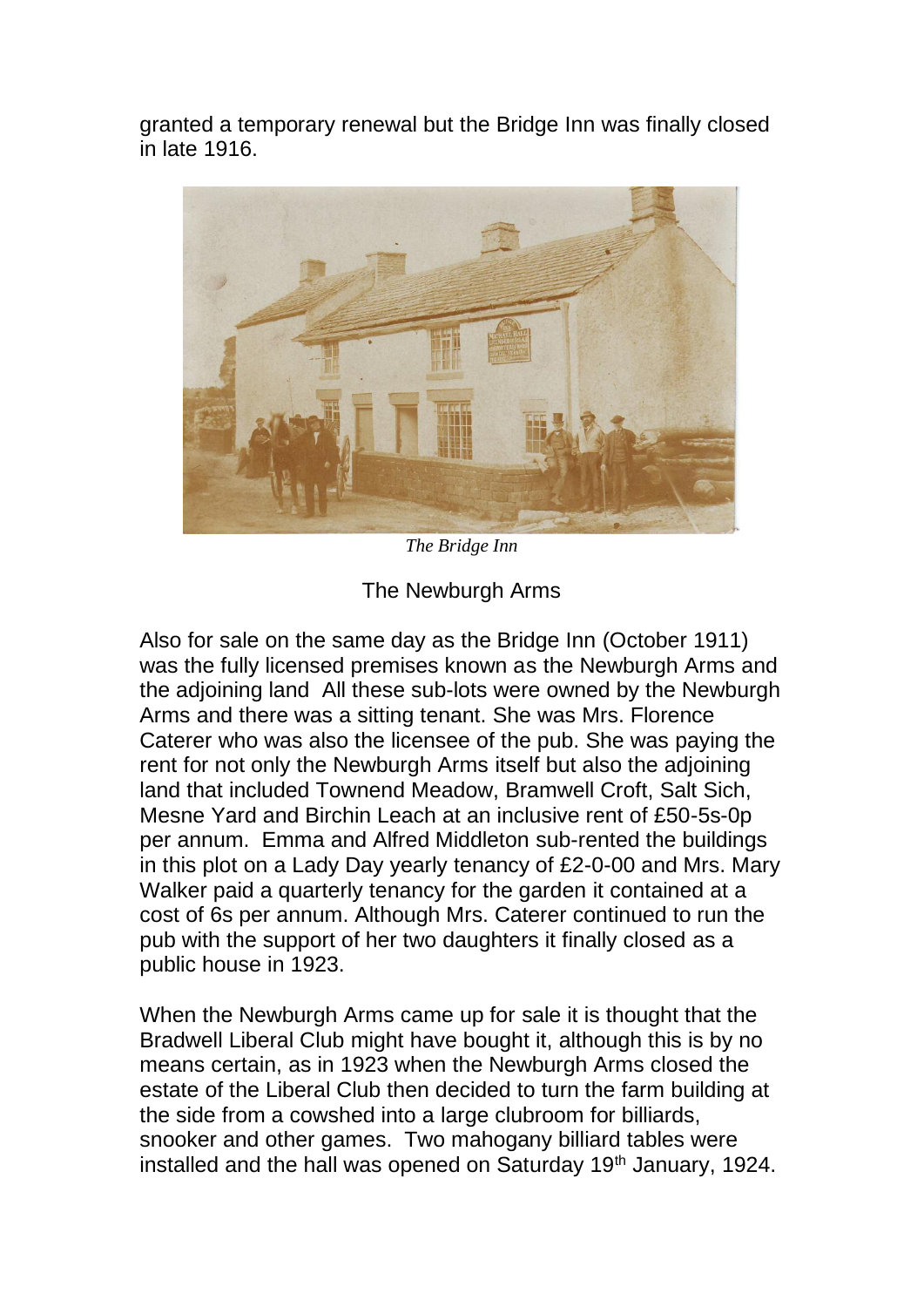No fewer than 60 additional members were enrolled in a week with new members enrolling all the time, but the Newburgh Arms never sold beer again and was turned into a shop selling cigarettes, pop and sweets.



*Newburgh Arms on right*

# The Bulls Head

During the Great War Bernard Bellamy was the licensee of the Bulls Head in Towngate and remained there until 1924, when Mrs. Florence Caterer, who had been the last licensee of the Newburgh Arms, now became the new licensee of the Bulls Head. Mrs. Caterer was the licensee there until 1934 when during the festive season she unfortunately slipped and fell to the bottom of the steps while descending into the cellar and tragically died as a result of the fall. Robert Ramsey then took over the license from 1934 until 1938. Before it was to close in the same year Aesop John Hall ran the pub for a brief period until the full license was transferred to the Derwent Hotel at Bamford. This left only four pubs still open in the village.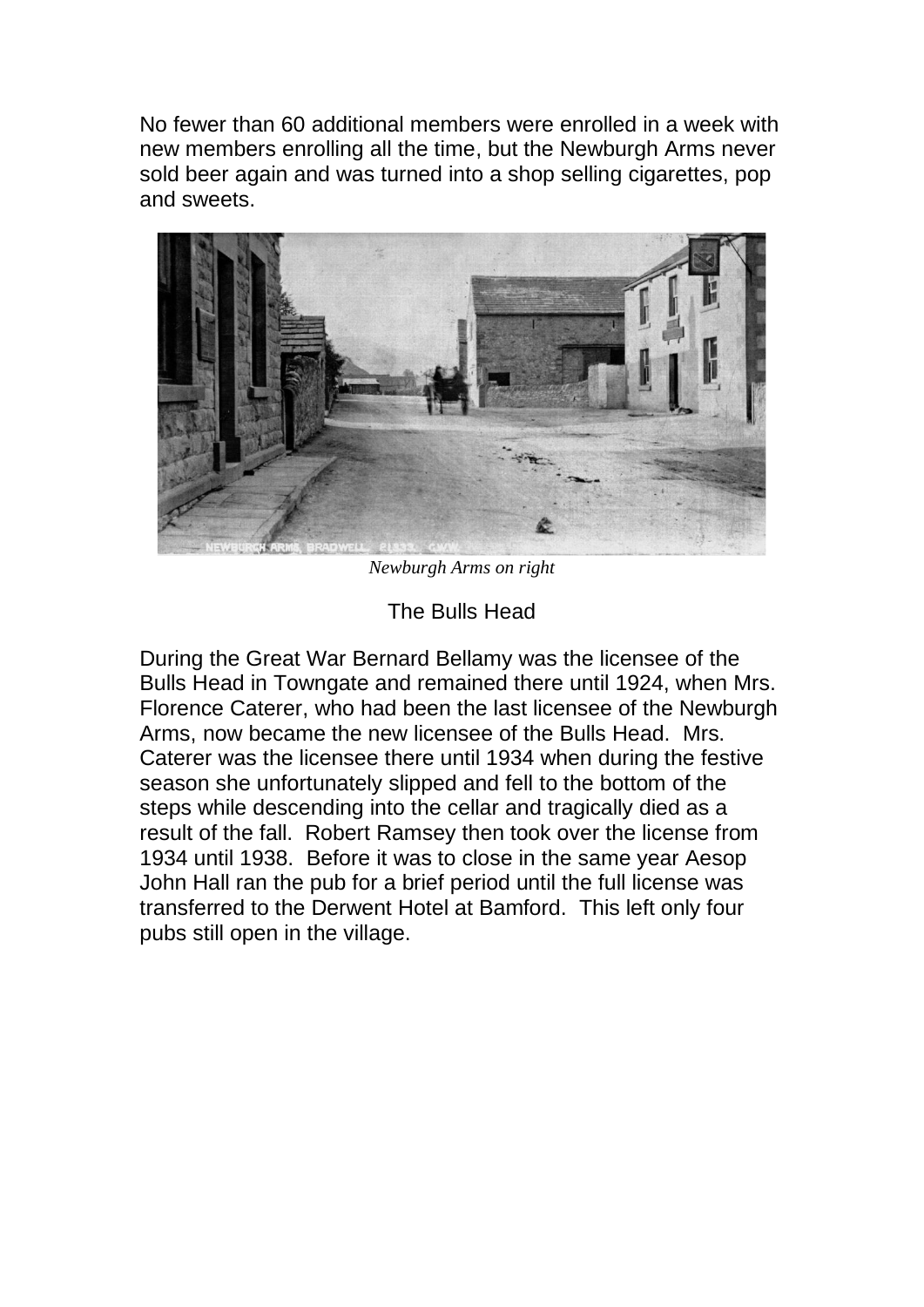

*The Bull's Head*

The Shoulder of Mutton

The next public house to discuss is the Shoulder of Mutton. Because as we see there have been two pubs called The Shoulder of Mutton in the village it is usual to refer to the earlier one as the Old Shoulder of Mutton although the word 'Old' never appeared on its sign. The licensee during the First World War was Charles Boulton and the only water supply to the pub came from a spring just a few yards away near the main road. Unfortunately Charles Boulton died in the early 1930`s and his wife Emma (Lily) became the new licensee and ran the pub with the help of her two sons Frank and Sidney; they also ran a bus service to Hope railway station from the premises. The Boulton family ran the pub for many years and were the only landlords in the village who moved to a new pub taking the name with them. They hadn't far to move, however because the new pub was just across the road from the old one. Mrs. Boulton had the privilege of laying the foundation stone of the new Shoulder of Mutton in 1937. After moving in to the premises Lily had her photograph taken outside the pub with her sons, having the satisfaction of being the first landlady to run a modern pub in the village.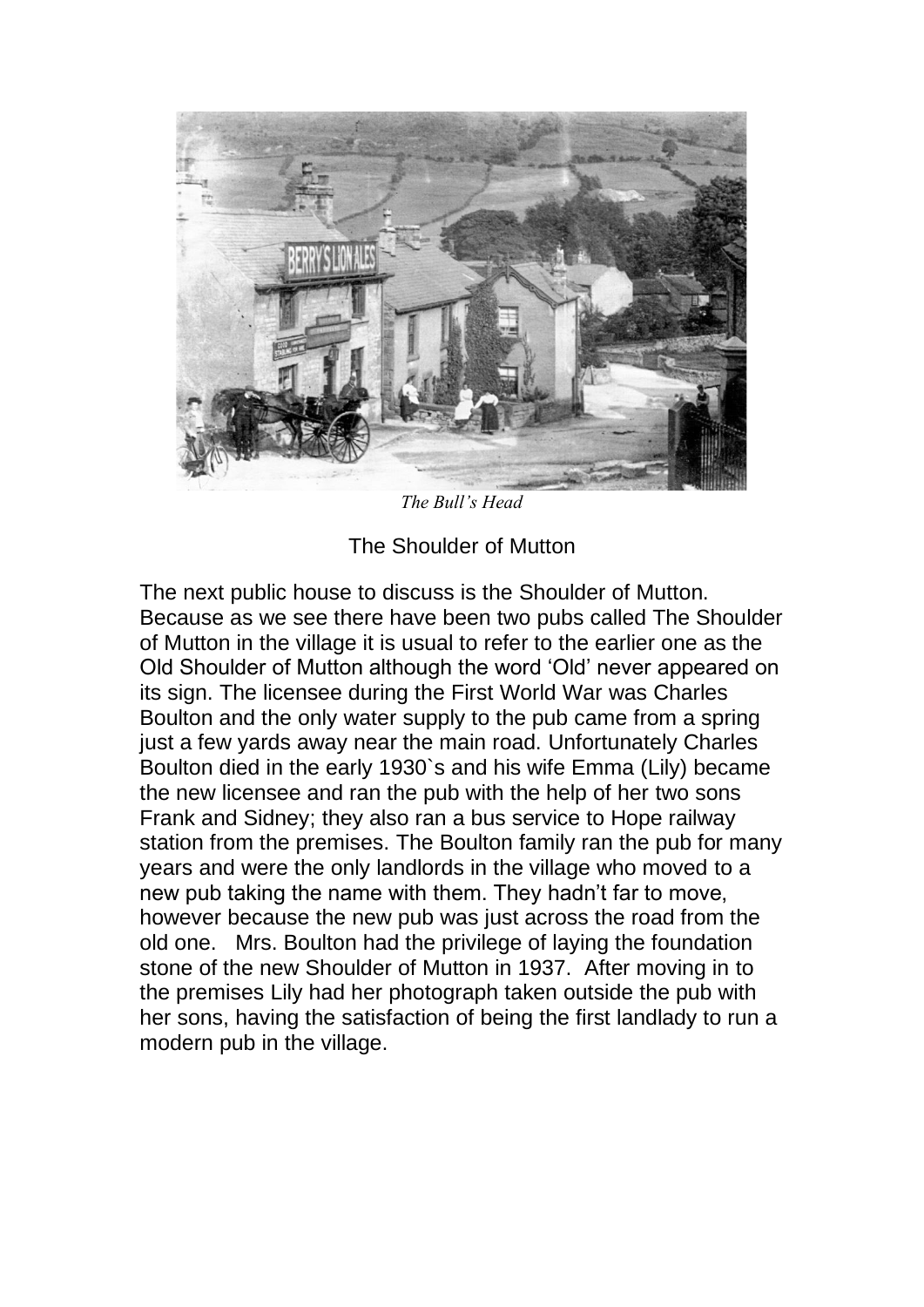

*The 'Old' Shoulder of Mutton – Bottom with window pointing up the road*

Mr. Harry Bayman became the landlord in 1940 but when his wife became ill he retired from the business in 1946 when Mr. Alfred Eidson became the landlord, Mr. Eidson also ran a spar mine on Bradwell Moor with his sons. Many landlords have come and gone over the years and Mr. Alan Simpson bought the premises in 2002 and Mr. Alf Savage took over the running of the pub for Mr. Simpson in 2004.

# The New Bath Hotel

The next public house to refer to in Bradwell is the New Bath Hotel, which takes its name from an old Roman Bath which was in a barn in the field where the Eden Tree Caravan Site now is, unfortunately neither the barn nor the Roman Bath any longer exist. Henry Higgs was the licensee during the 1<sup>st</sup> World War and until 1920. Mr. Frederick Green became the licensee on 20th May 1920. Mr. Green left the pub in January 1923 and between then and 1940 there were four more landlords. Mrs. Ethel Green became the landlady on 2<sup>nd</sup> May 1940 (No relation to Frederick Green). As women were not really allowed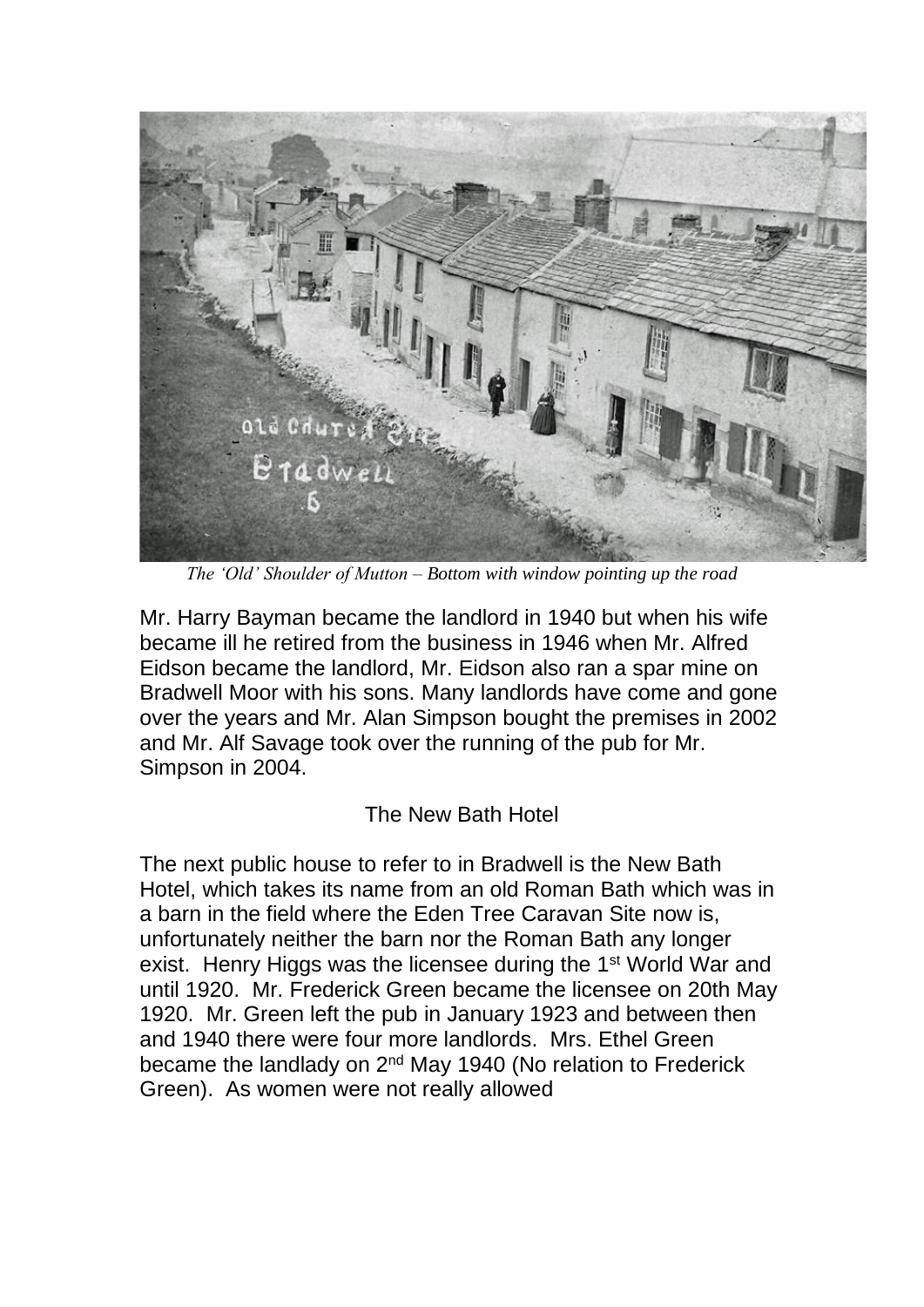

*Mrs Ethel Green outside The New Bath Hotel*

to become licensees of public houses at this time unless they were taking over from their husbands, she had to get a magistrate, Mr. Sellers from Castleton, to vouch for her. The pub was owned by the Old Albion Brewery, Ecclesall Road, Sheffield. Many of these small breweries no longer exist having had to close down or have been taken over by larger breweries. Some of the pubs tied to these larger breweries were eventually sold to private owners. It would appear that a Mr. George Harris was the first person to buy the Bath from the brewery on 29<sup>th</sup> April 1971. The Bath has been sold many times since then and the owners in 2006 were Elizabeth & Steven Flemington.

# The White Hart Inn

The White Hart Inn in Town Gate is the only pub in the village to never have had a car park for patrons. From just after the start of the 20<sup>th</sup> century, in 1908 when John Knowles became the landlord, the pub would remain in his family for the next fifty years. It was during 1916 that John's brother James Henry Knowles took over the responsibility of licensee and continued until he died in February 1937, leaving his widow Clara to take over, but this was only until 1940 when her daughter Evelyn with her husband Marshall (known to all his friends as Mac) Gibbons took over and ran the White Hart for the next 18 years. The pub was owned by John Smith Breweries of Tadcaster who eventually sold it to a private owner. It has been sold quite a few times since but is once again owned by a brewery - the Green King Brewery from Bury St. Edmonds and the licensee in 2006 was Jeanne Mason. The White Hart has always been known for the carol singing in the pub on Christmas Day dinner time, when traditionally at this time the Bradda Anthem (Peace O`er the World) is sung.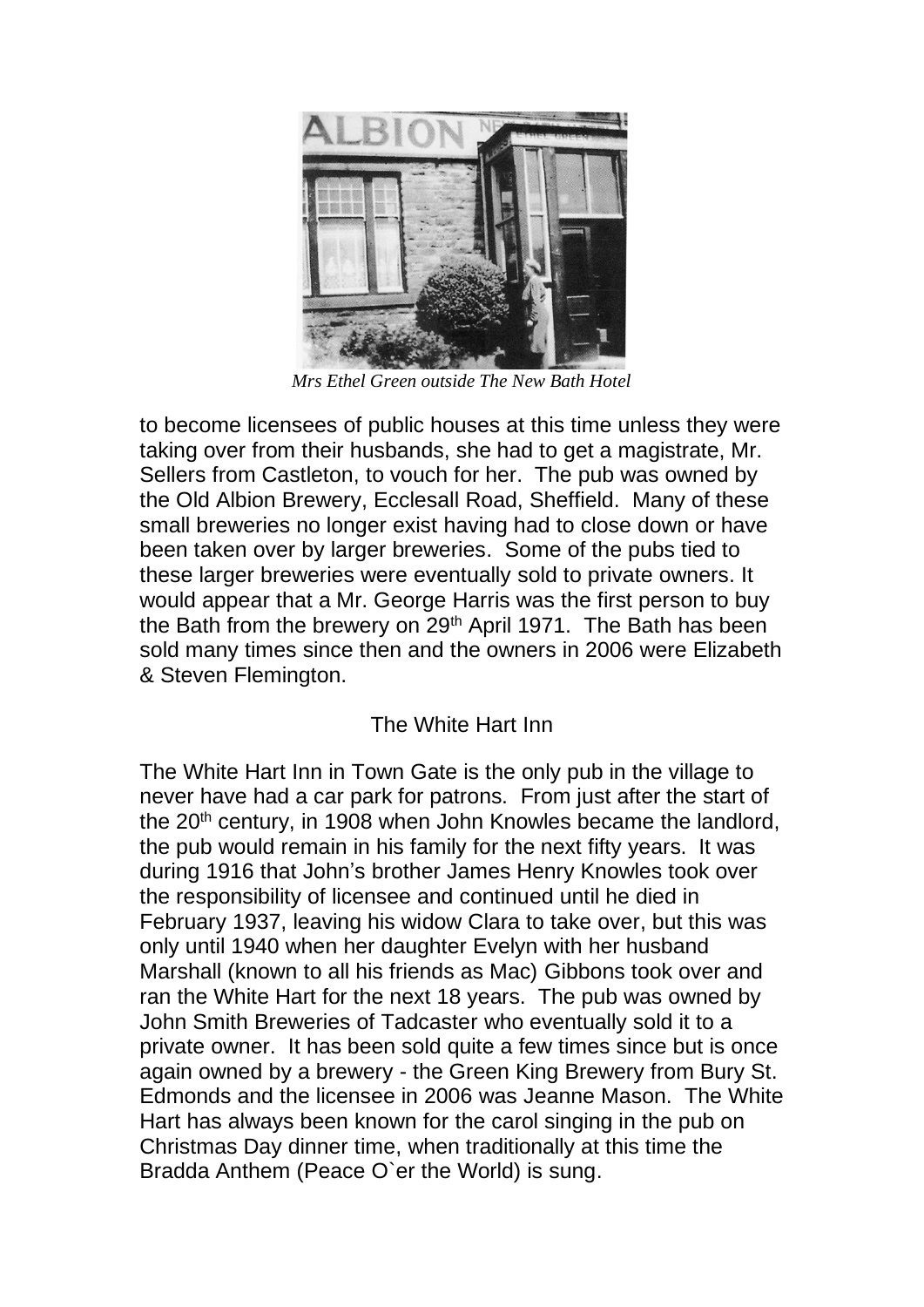

*The White Hart*

The Bowling Green

The final pub in Bradwell to be mentioned is the Bowling Green in Smalldale. William Shaw took over the licence on 15<sup>th</sup> January 1914 from the previous landlord Charles Brown. William Shaw ran the pub for the next 23 years for the Tomlinson Anchor Brewery until December 1936 when the licence was taken over by Joseph Rodgers Francis Mills who had to pay £114-15s-3d (One hundred and fourteen pounds fifteen shillings and threepence old money) being the value of the furniture, fixtures, fittings, utensils, stock in trade and effects on the premises of the Bowling Green Inn. The publican's licence for selling beer and spirits in 1936 was fourteen pounds and an additional five shillings and threepence to sell tobacco and snuff, this licence lasted for the next 12 months. On 29th October 1942 Joseph's wife Beatrice Annie Mills, took over the licence. Mrs. Mills was such a work horse and she was involved with many organisations. She was a very keen member of the Bradwell Women's Institute and raising money at Whist Drives held at the Bowling Green. Mrs. Mills came up with the idea of a nursery room on railway platforms and of a nursery coach on trains after spending a hot tiring day in Chesterfield in July 1945, with her daughter Joyce and baby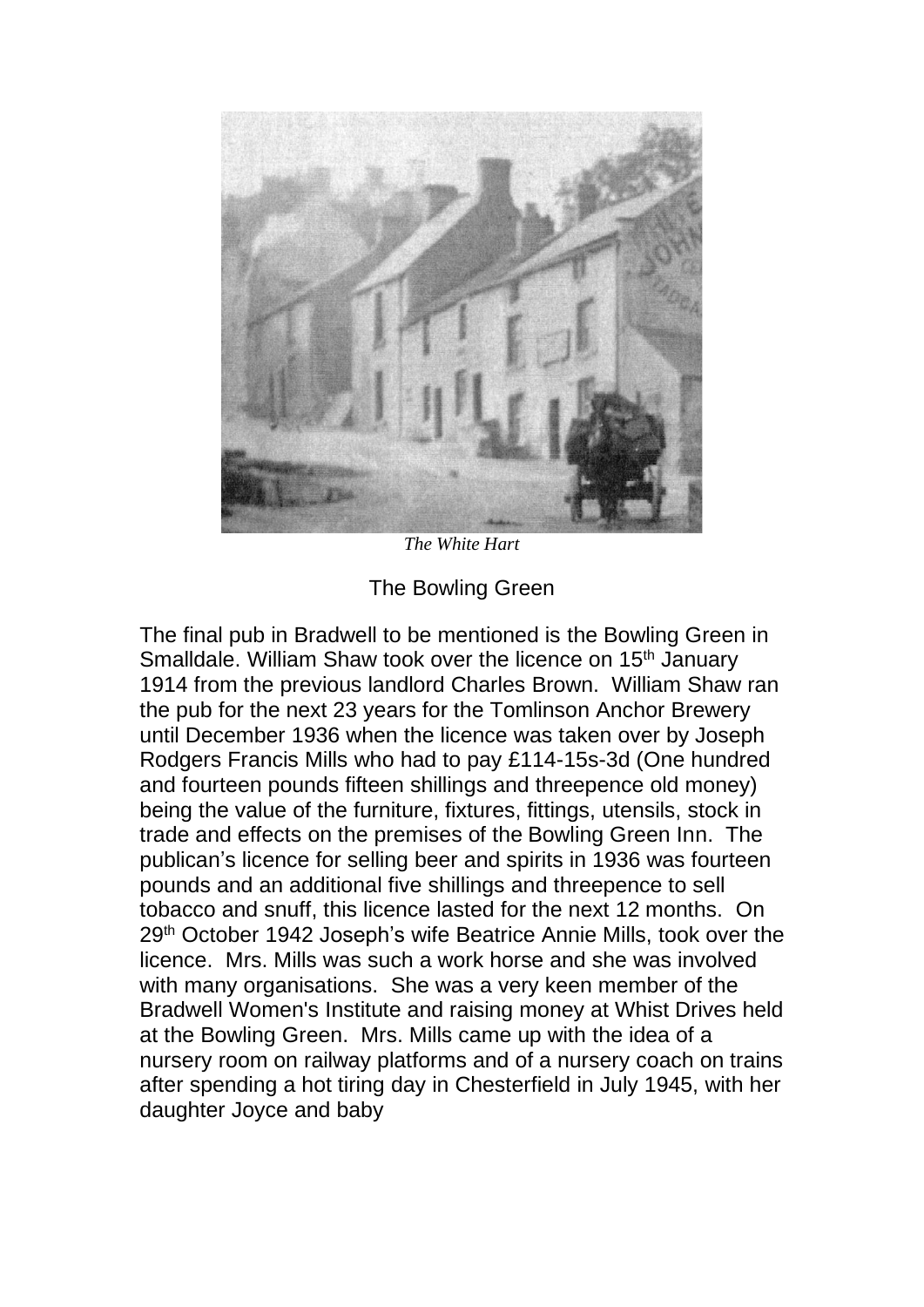

*Mrs Beatrice Mills*

granddaughter Zoë. It was when Zoë got hungry and ready for a feed that they realised it was impossible to find somewhere to go in private to see to the baby's needs. Mrs. Mills being a woman of great determination did not forget about it and as president of the Bradwell Women's Institute felt sure something could be done about it, so her next step was to consult her friend Mrs. Hilda Morton, also a member of the Women's Institute, they made a sketch of the coach they wanted and all the fittings they thought necessary and a Sheffield draughtsman copied the plan to scale. The 72 members of the Bradwell Women's Institute and also Bamford Women's Institute endorsed the plans and they came up on the agenda of the annual meeting of the Federation of Women's Institutes for Derbyshire and again it was passed. However it did take some time before something was done about it, but Mrs. Mills won in the end! Another great effort that Mrs. Mills was involved with was the war charities, and the charity known as the Bradwell Benevolent Fund was registered as a recognised charity by the Derbyshire County Council. This was to provide funds to help their next of kin to visit sick and wounded soldiers in hospital and to help the service men when they returned home. The administrative centre for this charity was at the Bowling Green Inn. On the lighter side, Mrs. Mills invited the then famous radio entertainer Wilfred Pickles to come to the Bowling Green, but he wrote back to say unfortunately his week in Sheffield was so fully booked that he was unable to take advantage of her kind offer. He hoped to have the pleasure of seeing her next time he came to Sheffield. It was during and after the war that beer was delivered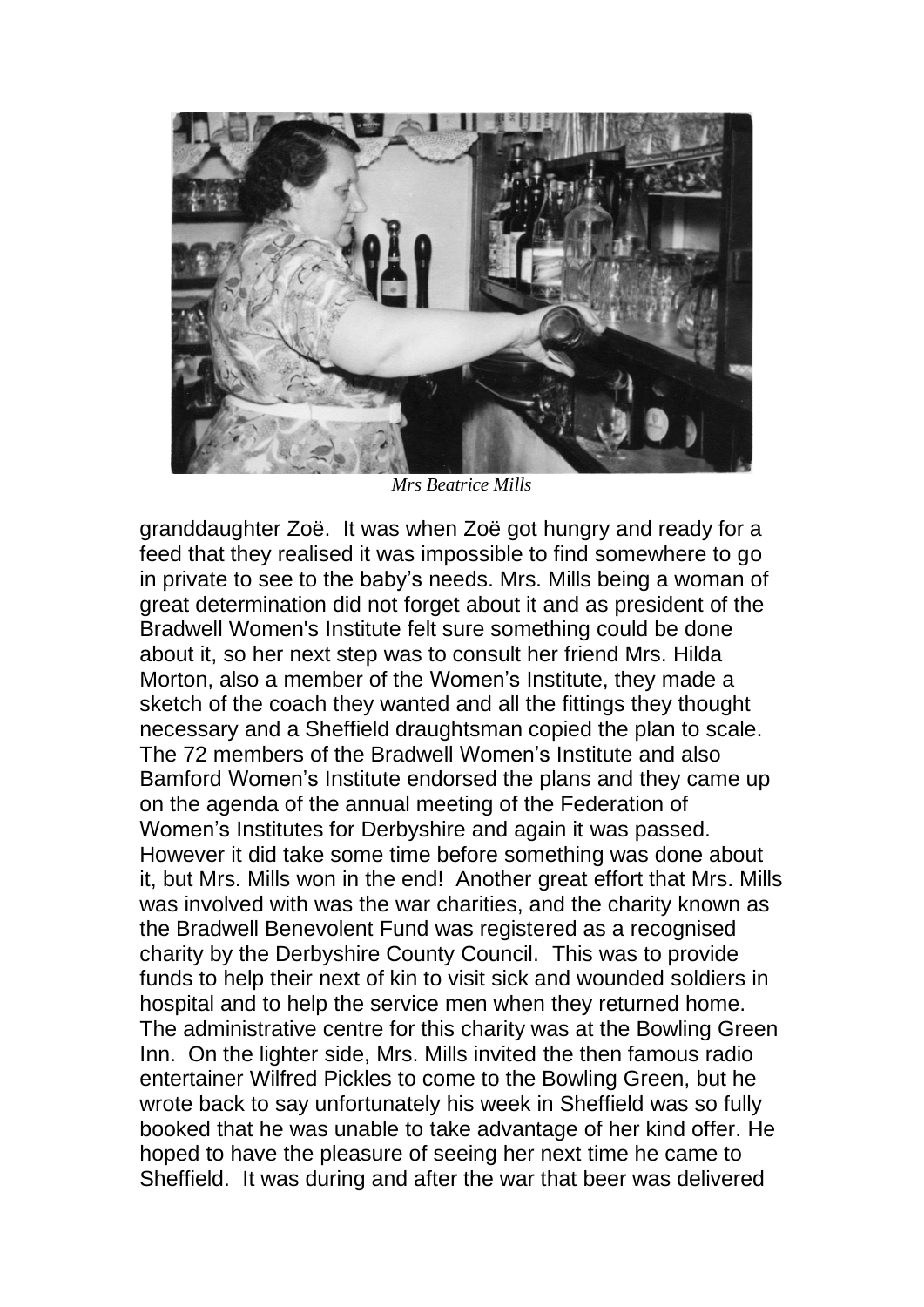by chain driven Sentinel Steam Lorries to the Bowling Green. Beatrice was also involved with reviving the village well-dressing, the first being at the Bowling Green during Carnival Week in the summer of 1949. Beatrice Mills continued to run the pub until the summer of 1956 when John Howard became the new landlord. It would appear then to have been sold by the Hope & Anchor Brewery to Donald George Southwell on 1st June 1966. Thereafter there have been various owners. In 1999 John Booth, who was the owner at the time, converted the barns at the side of the pub into 6 Bed & Breakfast units. The current owner is Angela Ryan bought the Bowling Green in July 2004 and continued to run it as very successful eating place alongside the Bed & Breakfasts until her recent departure f(2007) or the Queen Anne at Great Hucklow.



*The Bowling Green Inn*

The Newburgh Club

Mr. Isaac Middleton owned the Newburgh Engineering Works on the Netherside where he converted the farm buildings, at the side of the old Newburgh Arms, into offices downstairs and a Dance